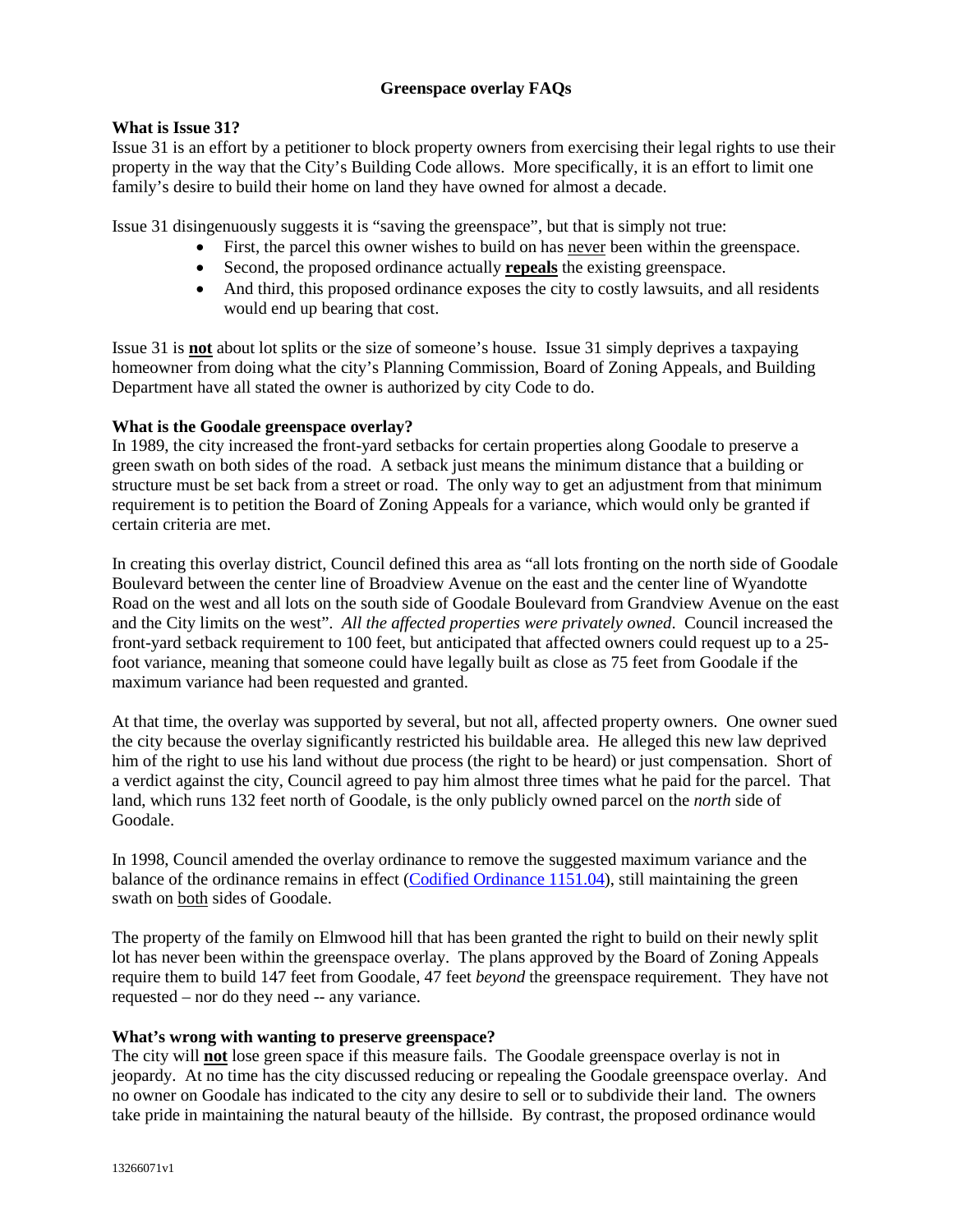**repeal** the existing 100-foot front-yard setback, to replace it with a 200-foot no-build zone. Setbacks and no-build prohibitions are not the same thing!!!

#### *If passed, this proposed ordinance would restrict the use of private property without owner consent.* One-third of the owners in the overlay oppose the no-build zone being proposed for the land they have owned and paid taxes on for years.

Grandview isn't *that* place where neighbors "take" property from neighbors by circulating a petition. We have democratic processes that ensure the opportunity to be heard, and to have respectful dialog. We have public meetings where people who object to laws can come in and try to get them changed. The homeowners did not get a chance to be heard in opposition to this proposed ordinance. Nor has petitioner offered to purchase the land her proposed ordinance would deprive them of using.

# **Will the city lose green space if Issue 31 passes?**

Yes. Ironically, Issue 31 would **reduce** the current greenspace by removing all property south of Goodale and several lots between Broadview and Urlin. In addition, the petitioner proposes to carve out exceptions for 1050 Lincoln Road and for the Stonegate subdivision, reducing the 200-foot no-build zone for those properties to 55 feet and 150 feet, respectively; however, the petitioner is unwilling to allow the family on Elmwood hill to build 147 feet from Goodale.



This map shows the existing greenspace in green, and the Issue 31 no-build-zone proposal in red.

# **What is a "taking", and why is this my problem?**

Depriving a homeowner of the legal right to use his or her land in the way the Building code allows, without an opportunity to be heard at a public hearing and without just compensation, is called a taking. The city could be sued by any affected homeowner, exposing it to legal and financial risk. The money spent on litigation, verdicts, or even settlements is money that would otherwise be available to the city for important needs that can serve all residents.

*If passed, this initiative petition would restrict the use of private property without owner consent.* 

## **But I thought residents were allowed to initiate laws through a petition.**

The Ohio Constitution and the City's Charter grant citizens the right to initiate legislative actions that Council would be authorized to enact. However, this proposed measure goes **beyond** what the Constitution and Charter allow Council to do. Specifically, Ohio law and the City's Codified Ordinances expressly require all zoning or rezoning changes to first be referred to and considered by the Planning Commission in a public hearing, and to then have the Planning Commission's recommendations be acted upon by Council in another public hearing. This proposed ordinance bypasses several steps, and deprives residents and affected homeowners of the legal requirement to obtain input from the Planning Commission and the public. In other words, the proposed ordinance does something that Council is **not** authorized by law to do.